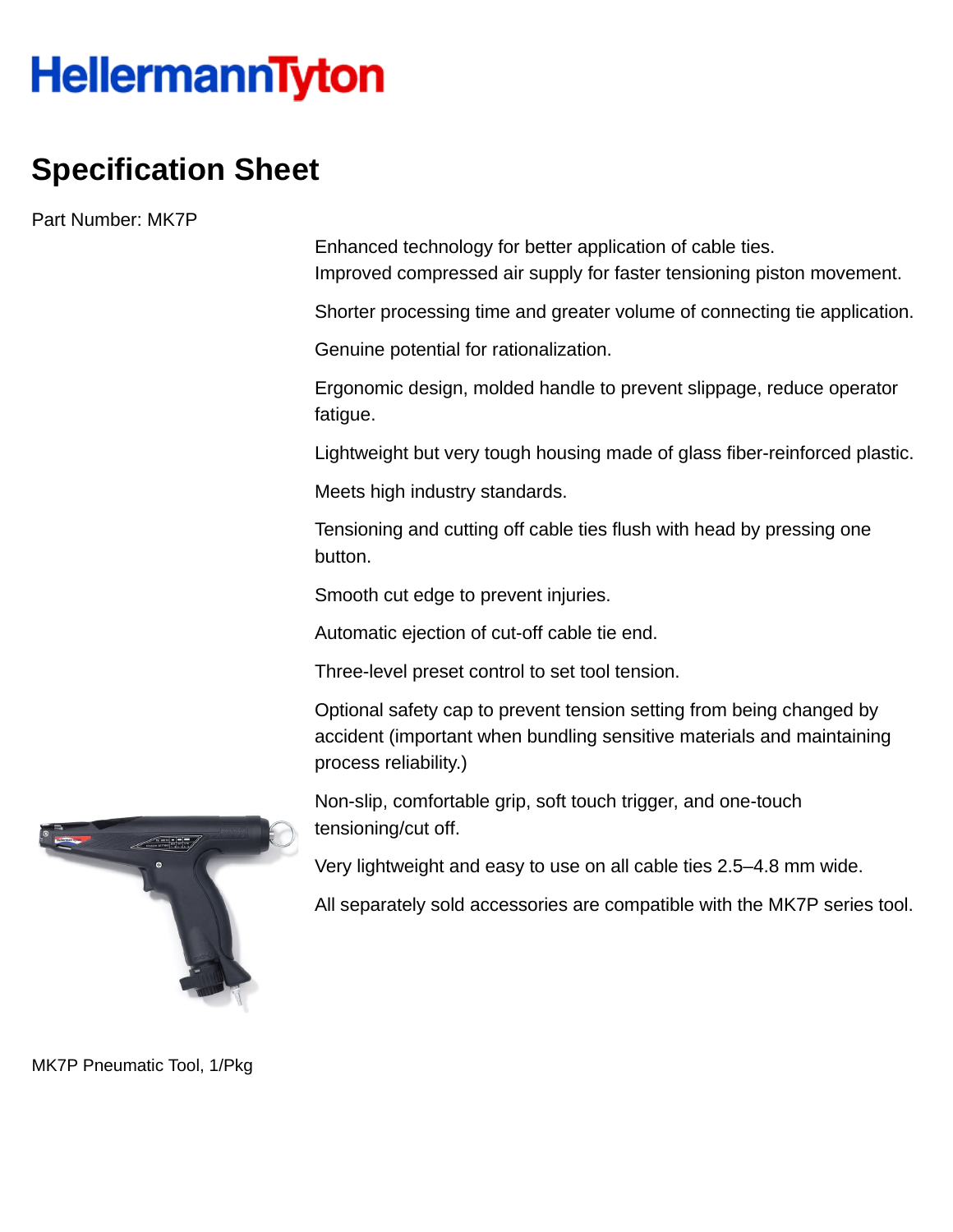| <b>Article Number</b>          | 110-07101                                                                                                                                                                                                                                                                                                                                                                                                                                                                                                                                                        |
|--------------------------------|------------------------------------------------------------------------------------------------------------------------------------------------------------------------------------------------------------------------------------------------------------------------------------------------------------------------------------------------------------------------------------------------------------------------------------------------------------------------------------------------------------------------------------------------------------------|
| <b>Type</b>                    | MK7P                                                                                                                                                                                                                                                                                                                                                                                                                                                                                                                                                             |
| Color                          | Black (BK)                                                                                                                                                                                                                                                                                                                                                                                                                                                                                                                                                       |
| <b>Quantity Per</b>            | carton                                                                                                                                                                                                                                                                                                                                                                                                                                                                                                                                                           |
| <b>Product Description</b>     | The Mark 7 Pneumatic (MK7P) is built to perform in demanding<br>production and manufacturing environments. Heavy duty precision<br>parts ensure repeatability in the tensioning process. The MK7P fits<br>comfortably in the operator's hand, reducing hand, arm and wrist<br>fatigue. Due to its ergonomic features, HellermannTyton's MK7P<br>makes it easier for the installer to consistently apply cable ties, while<br>maintaining correct tension and flush cut-off. Safety is enhanced, as<br>the MK7P can eliminate sharp edges of a cut-off cable tie. |
| <b>Short Description</b>       | MK7P Pneumatic Tool, 1/Pkg                                                                                                                                                                                                                                                                                                                                                                                                                                                                                                                                       |
| <b>Global Part Name</b>        | MK7P-ST-BK                                                                                                                                                                                                                                                                                                                                                                                                                                                                                                                                                       |
| <b>Cable Ties</b>              | T18 thru T50 Series CTT20 thru CTT60                                                                                                                                                                                                                                                                                                                                                                                                                                                                                                                             |
| <b>Cycle Time</b>              | 4 strokes per second                                                                                                                                                                                                                                                                                                                                                                                                                                                                                                                                             |
| <b>Tension Setting Tools</b>   | Adjustable                                                                                                                                                                                                                                                                                                                                                                                                                                                                                                                                                       |
| Cable Tie Width Max (Imperial) | 0.18                                                                                                                                                                                                                                                                                                                                                                                                                                                                                                                                                             |
| <b>Power Supply</b>            | Dry or lubricated air                                                                                                                                                                                                                                                                                                                                                                                                                                                                                                                                            |
| <b>Tension Force</b>           | 60-170                                                                                                                                                                                                                                                                                                                                                                                                                                                                                                                                                           |